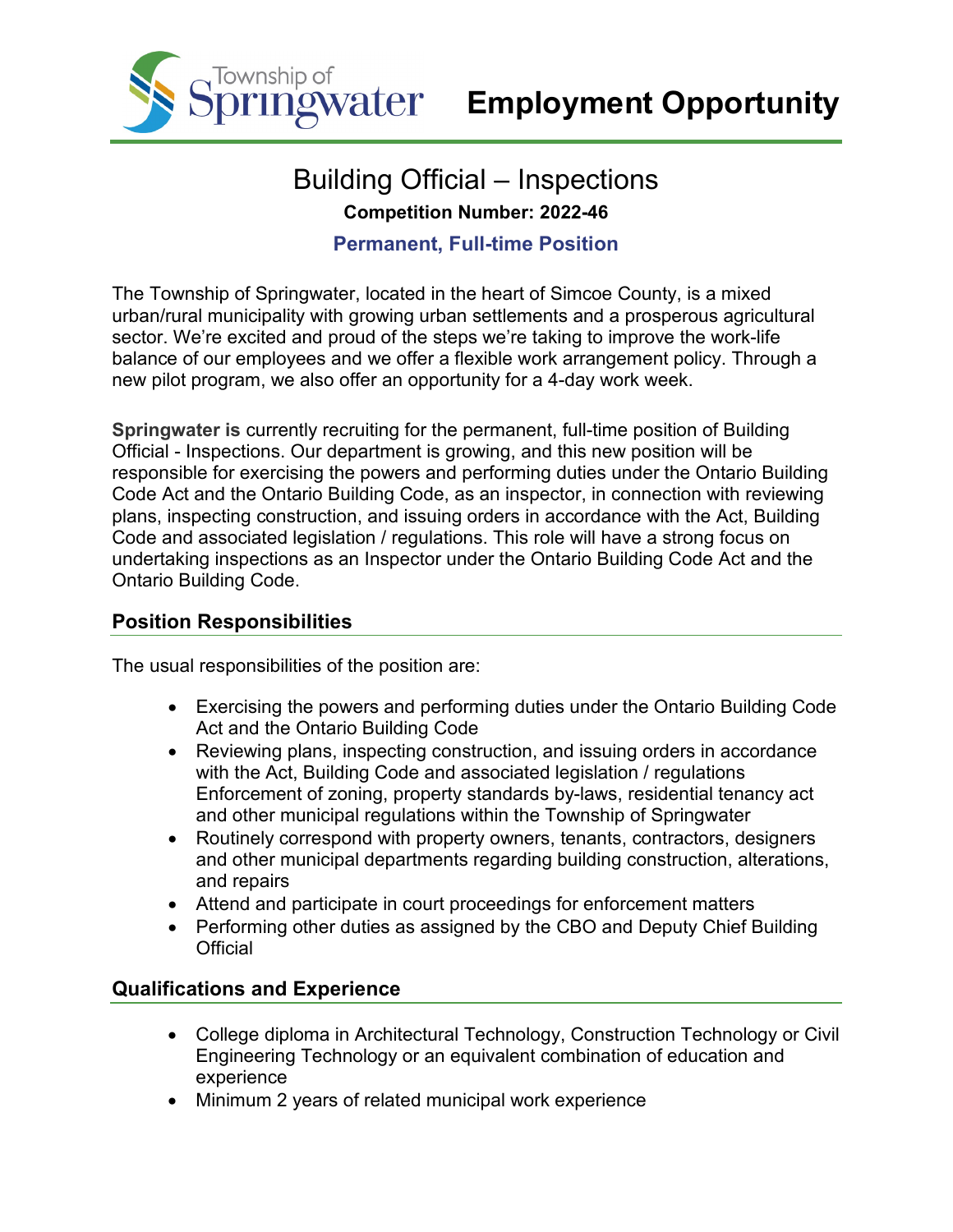- Successful completion of the provincial mandated examination program administered and authorized by the Ministry of Municipal Affairs (MMA) in accordance with regulations relating to the Building Code Act in the categories of:
	- o General Legal Process or Powers and Duties of a Chief Building **Official**
	- o House (Small Building preferred)
	- o Plumbing House
	- o HVAC- House
	- o On-site Sewage Systems
	- $\circ$  Other MMA courses will be an asset. (see note\*)
- Thorough working knowledge of the Building Code Act and the Ontario Building Code and other building related legislation/regulations/by-laws and related inspection processes
- Knowledge of building construction methods, techniques and terminology
- Excellent interpersonal, communication, presentation and report-writing skills; effective organizational/time management, analytical and research skills
- Proficient with the use of computers and application such as Microsoft Office, email, GIS, Internet and document management
- Availability to attend evening / weekend meetings, events or emergencies as required
- Valid Class 'G' driver's license in good standing with a satisfactory driving record
- Successful candidates must abide by Ontario Health & Safety Legislation and follow Township Health and Safety Policies, COVID-19 Protocols and Public Health Guidelines.
- Ability to maintain discretion and confidentiality of information is critical
- Due to the responsibilities of this position, you will be required to have a Police Information Check satisfactory to the Township

\*Applicants who do not meet the all the requirements by the MMA may be considered as part of the OBOA Intern Program, provided the applicant can demonstrate the ability to complete the required courses within 18 months of the commencement of employment. Candidates who do not meet all essential criteria may be considered on an underfill basis.

## **Rate of Pay**

The Township of Springwater offers a competitive salary and a comprehensive employee benefit plan for this position. Compensation for this position is currently \$72,341 to \$84,629 per annum (2022 rate).